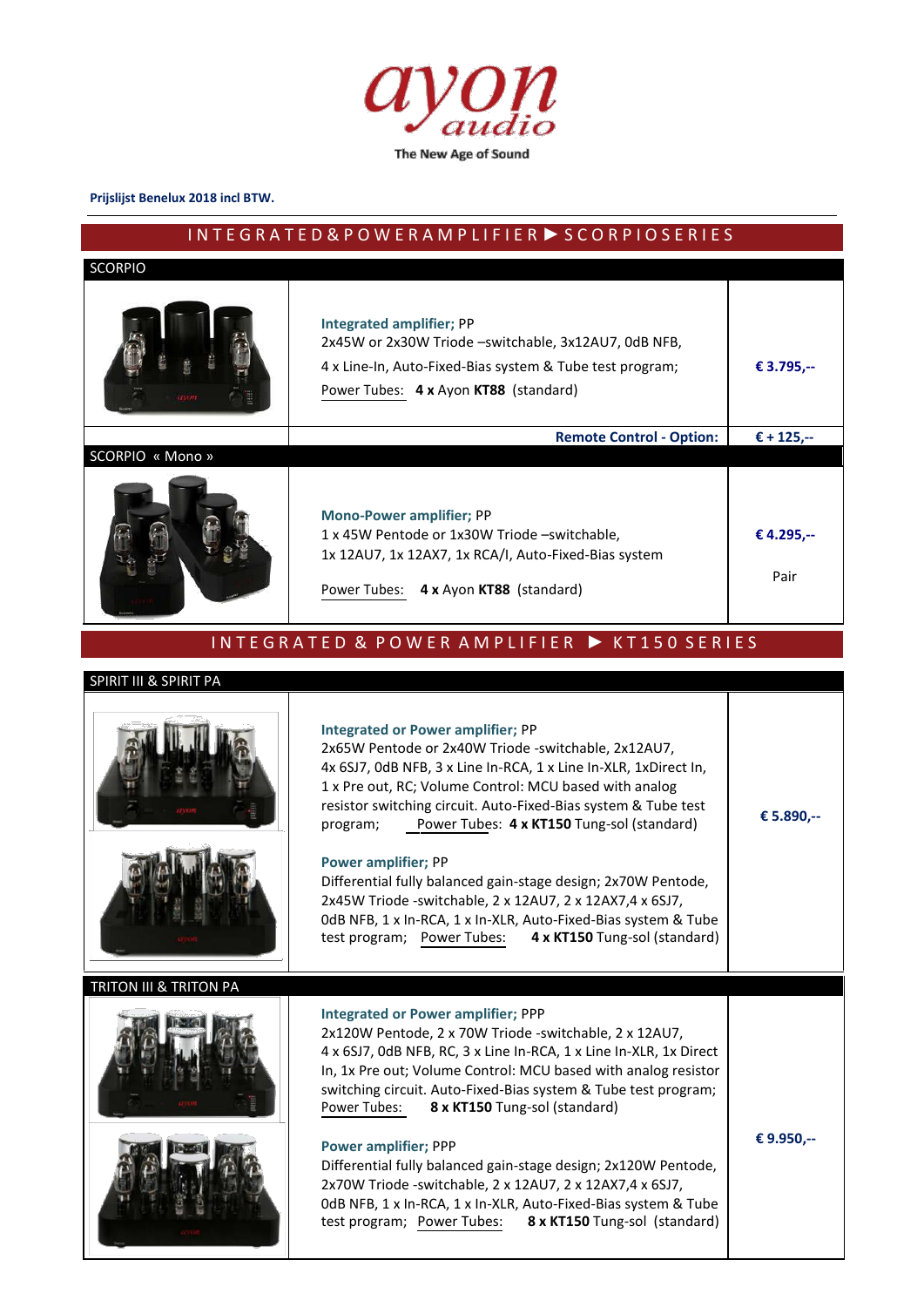| EPSILON « Mono »          |                                                                                                                                                                                                                                                                                                       |                     |
|---------------------------|-------------------------------------------------------------------------------------------------------------------------------------------------------------------------------------------------------------------------------------------------------------------------------------------------------|---------------------|
|                           | <b>Mono-Power amplifier; PPP</b><br>1 x 180W Pentode or 1x100W Triode -switchable, 2x 6SJ7,<br>1x 12AU7, 1 x 12AX7, 0dB NFB, 1x Bal/I, 1x RCA/I, Auto-Fixed-<br>Bias system & Tube test program;<br>Power Tubes: 12 x KT150 Tung-sol<br>(standard)                                                    | € 16.550,--<br>pair |
| <b>ORTHOS XS « Mono »</b> |                                                                                                                                                                                                                                                                                                       |                     |
|                           | <b>Mono-Power amplifier; PPP</b><br>Differential fully balanced gain-stage design; 1 x 280W<br>Pentode or 1 x 170W Triode -switchable, 2x 6SJ7, 1x 12AU7,<br>1 x 12AX7, OdB NFB, 1x Bal/I, 1x RCA/I, Auto-Fixed-Bias system<br>& Tube test program;<br>Power Tubes: 20 x KT150 Tung-sol<br>(standard) | € 25.210,--<br>pair |

## S E T – IN T E G R A T E D A M P L I F I E R ▶ 6 C 3 3 S E R I E S

#### SPARK III



#### **Integrated or Power amplifier;** SET

2x20W, 2x6C33, 2x 12AU7, 2x6H30, 0dB NFB, 3 x Line In-RCA, 1 x Line In-XLR, 1 x Pre out, RC, Auto-Fixed-Bias system & Tube test program;

## SET-INTEGRATED & POWER AMPLIFIER ▶ AA62B-82B SERIES

#### **SPITFIRE**



**Integrated or Power amplifier;** SET 2x30W, **2xAA62B** 2x 6H30, 2x 12AU7, 3 x Line In-RCA, 1 x Line In-XLR, 1x Direct In, 1x Pre Out, RC, **€ 8.790,--** DHT, 0dB NFB; Volume Control: MCU based with analog resistor switching circuit. Auto-Fixed-Bias system & Tube test

**€ 4.995,--**

program;

| <b>CROSSFIRE III &amp; CROSSFIRE PA</b> |                                                                                                                                                                                                                                                                                              |             |
|-----------------------------------------|----------------------------------------------------------------------------------------------------------------------------------------------------------------------------------------------------------------------------------------------------------------------------------------------|-------------|
|                                         | <b>Integrated or Power amplifier; SET</b><br>2x30W, 2xAA62B, 2x 6H30,4 x 6SJ7, 1 x 5U4G, 3 x Line In-RCA,<br>1 x Line In-XLR, 1xDirect In, 1x Pre Out, RC, DHT, 0dB NFB;<br>Volume Control: MCU based with analog resistor switching<br>circuit. Auto-Fixed-Bias system & Tube test program; | € 12.225.-- |
|                                         | <b>Power amplifier; SET</b><br>2x30W, 2xAA62B, 2x 6H30, 4x 6SJ7, 1x 5U4G, 1x In-RCA, DHT,<br>OdB NFB, Auto-Fixed-Bias system & Tube test program;                                                                                                                                            |             |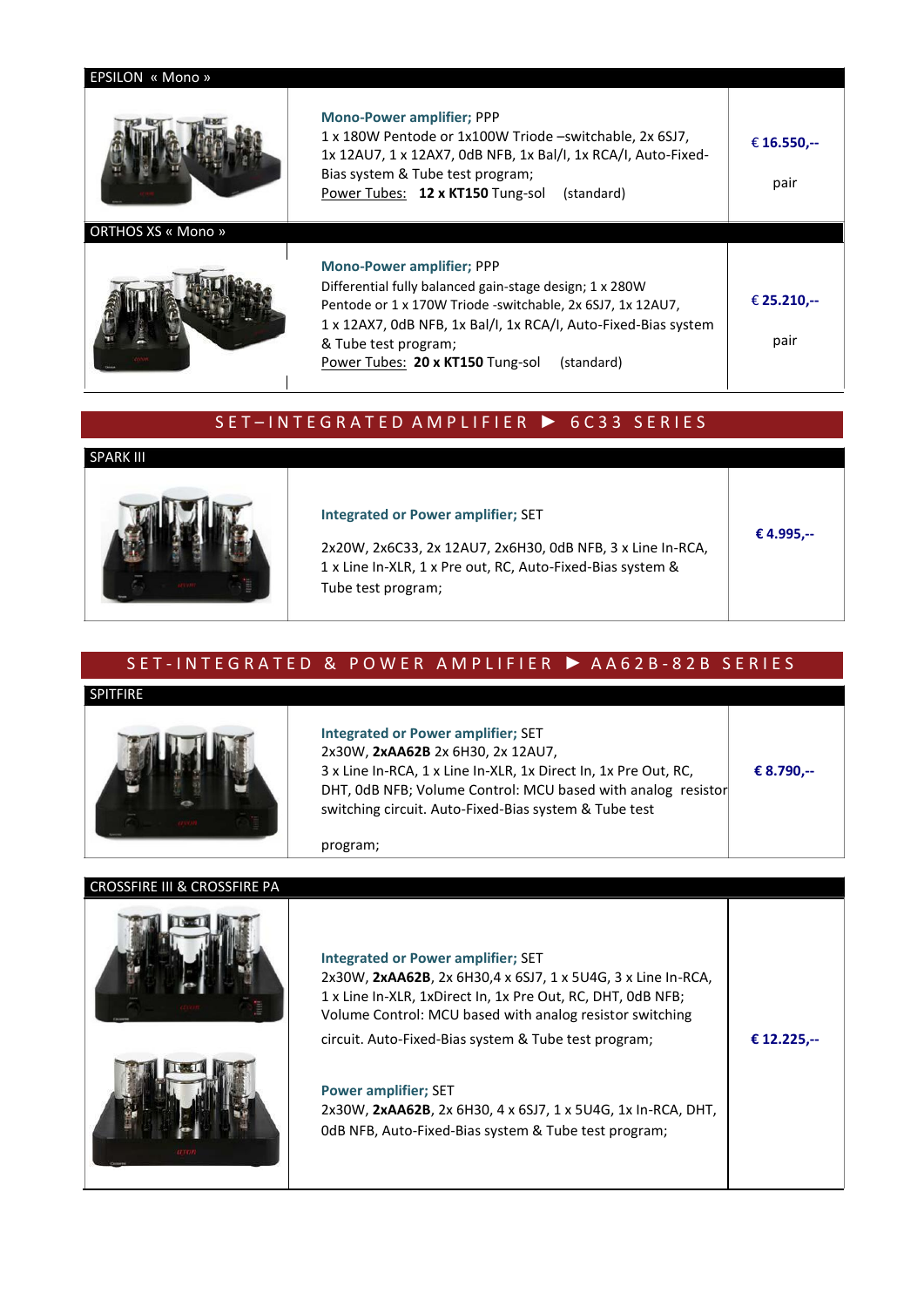| <b>CROSSFIRE EVO « Mono »</b> |                                                                                                                                                                                            |               |                      |
|-------------------------------|--------------------------------------------------------------------------------------------------------------------------------------------------------------------------------------------|---------------|----------------------|
|                               | <b>Mono-Power amplifier; SE</b><br>1x 30W or 35W*, 1x AA62B, 1 x AA20B, 2 x 6SN7,<br>1x Ayon 5U4GMesh, 1x RCA/I, 1 x XLR/I, DHT, 0dB NFB,<br>Auto-Fixed-Bias system & Tube test program;   |               | € 23.995,--<br>Pair  |
| <b>CROSSFIRE EVO</b>          | with AA82B*                                                                                                                                                                                | <b>Option</b> | + € 2.650,--         |
| <b>VULCAN EVO « Mono »</b>    |                                                                                                                                                                                            |               |                      |
|                               | <b>Mono-Power amplifier; PSET</b><br>1x 55W or 60W*, 2x AA62B, 1 x AA20B, 2 x 6SN7,<br>1x Ayon 5U4GMesh, 1x RCA/I, 1 x XLR/I, DHT, 0dB NFB,<br>Auto-Fixed-Bias system & Tube test program; |               | € 30.750,--<br>pair  |
| <b>Vulcan EVO</b>             | with AA82B*                                                                                                                                                                                | <b>Option</b> | $+E$ 5.250,--        |
| TITAN EVO « Mono »            |                                                                                                                                                                                            |               |                      |
|                               | <b>Mono-Power amplifier; PSET</b><br>1x 75W or 85W*, 3x AA62B, 1x AA20B, 2x 6SN7,<br>1x Ayon 5U4GMesh, 1x RCA/I, 1 x XLR/I, DHT, 0dB NFB,<br>Auto-Fixed-Bias system & Tube test program;   |               | € 57.540,--<br>Pair  |
| <b>Titan EVO</b>              | with AA82B*                                                                                                                                                                                | <b>Option</b> | $+ \epsilon 8.160,-$ |

# S E T - H E A D P H O N E A M P L I F I E R

| HA-3 MKII |                                                                                                                                                                                                                                                                               |            |
|-----------|-------------------------------------------------------------------------------------------------------------------------------------------------------------------------------------------------------------------------------------------------------------------------------|------------|
|           | "State of the Art", Dual Chassis design;<br>SE-Triode design with 2 x AA45 Mesh and super-permalloy<br>Output transformers; separate "Low" and "High" Headphone<br>jacks, Alps volume control, 2 x 12AU7; 1 x IN/RCA,<br>External - Separated Power Supply & Choke regulated; | € 3.870,-- |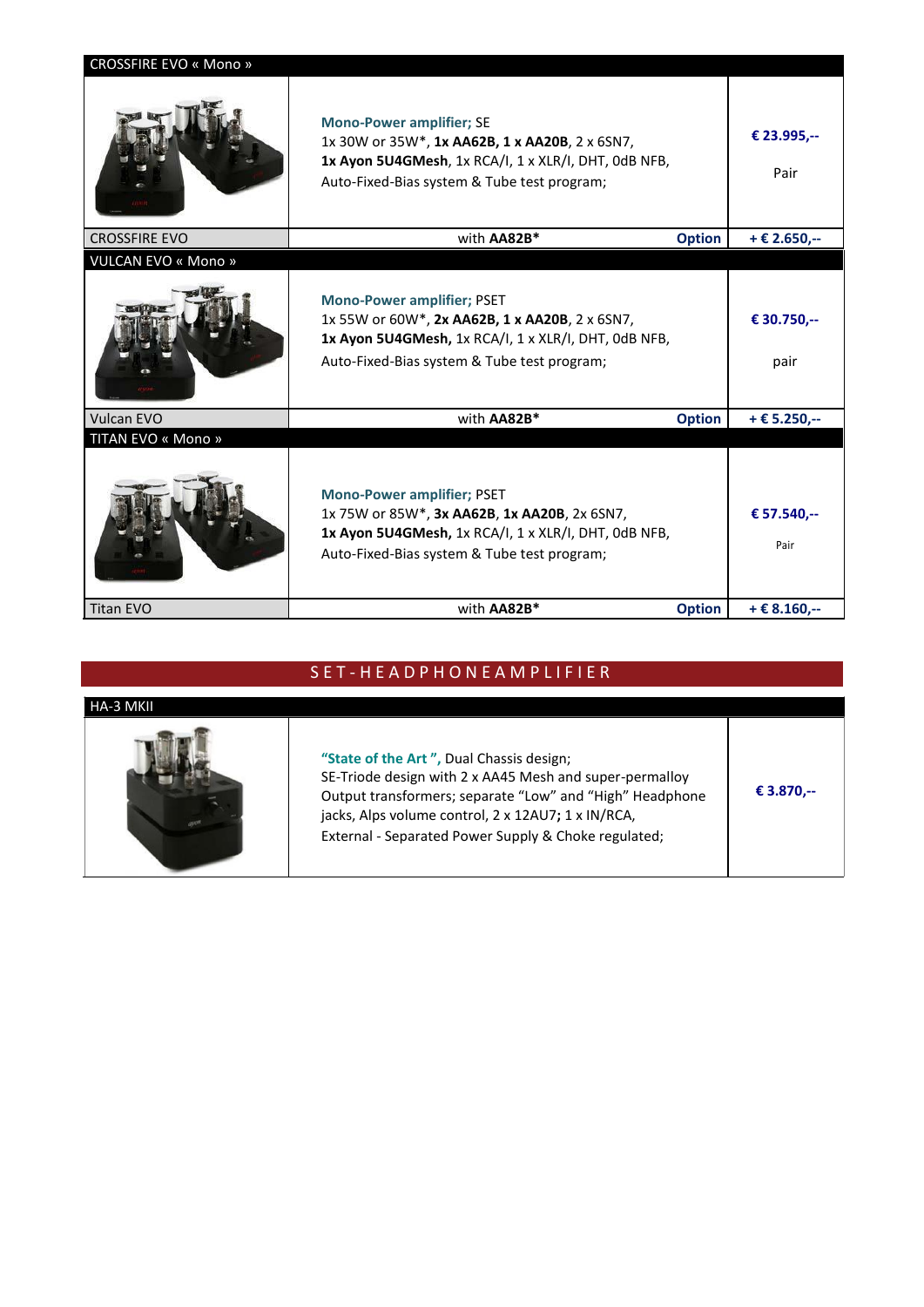## P R E A M P L I F I E R

### CONQUISTADOR - Linestage



#### **PHONOSTAGE**

#### SPHERIS – Phono (Model 2018)



**"State of the art ",** Dual Chassis design; 2 x MC (MC1 & MC2), 1 x Out/RCA, 1x Bal/Out, 2 x ECC81 or ECC82, 4 x 6SL7, 4 x EY91**;** External **AC ~ Regenerator** - Tube Power Supply & Choke regulated; € **29.995,-- N E W**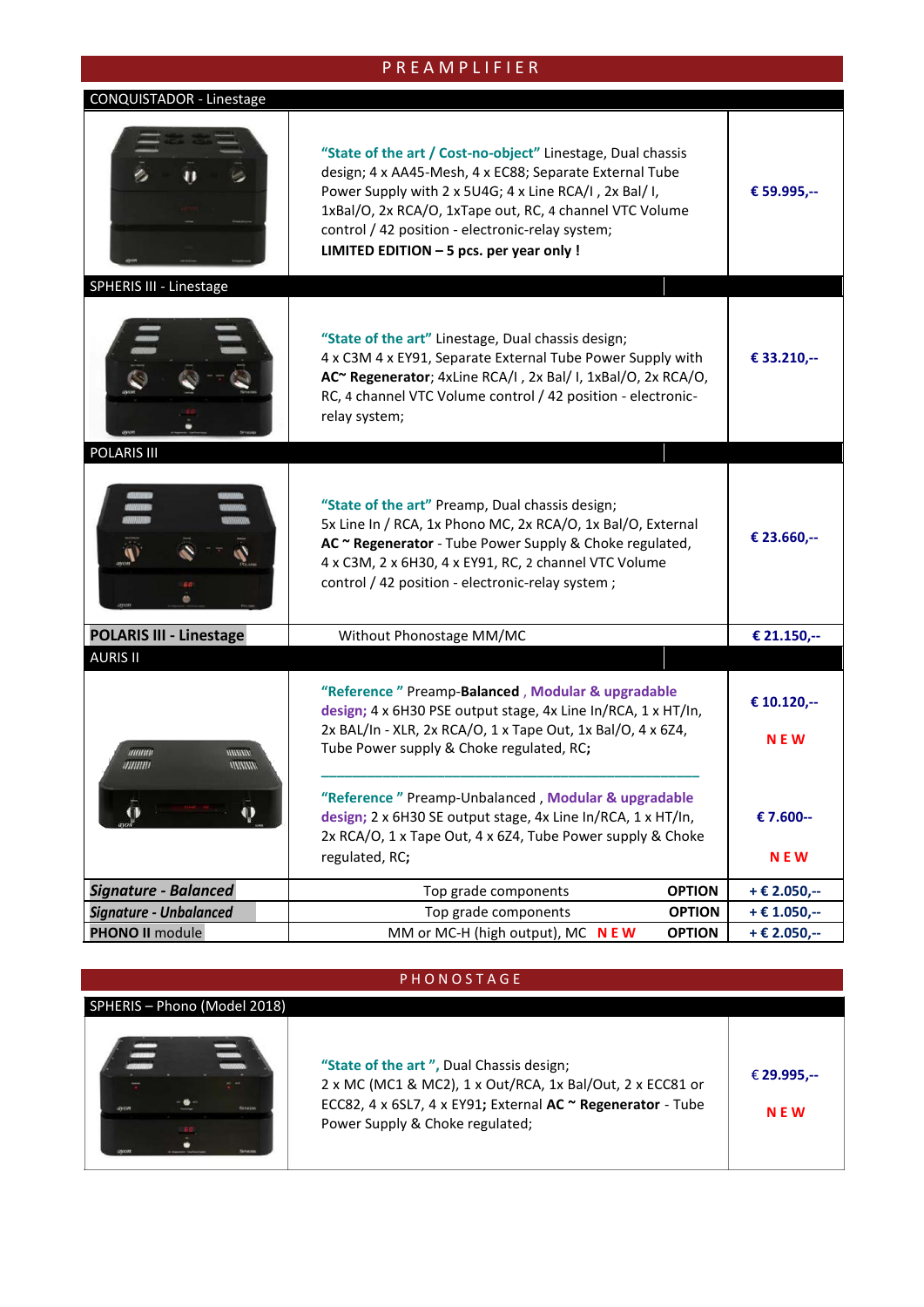# C D - P L A Y E R

| $CD-10$                  |                                                                                                                                                                                                                                                                                                                                                                                                                                                                                                                                                                                                                                                                                                                                                                                                                                                                                                            |               |
|--------------------------|------------------------------------------------------------------------------------------------------------------------------------------------------------------------------------------------------------------------------------------------------------------------------------------------------------------------------------------------------------------------------------------------------------------------------------------------------------------------------------------------------------------------------------------------------------------------------------------------------------------------------------------------------------------------------------------------------------------------------------------------------------------------------------------------------------------------------------------------------------------------------------------------------------|---------------|
|                          | SACD / CD-Player, Top Loader; Modular & upgradable design,<br>2x 6H30 SE tube output stage, 1 x 6Z4 rectifier, RCA/O & Bal/O,<br>Volume output control, RC;<br>PCM - Digital /IN: USB-24/384kHz, SPDIF, TosLink;<br>DSD - Digital /IN: USB -DSD;<br>Digital/Out: SPDIF;                                                                                                                                                                                                                                                                                                                                                                                                                                                                                                                                                                                                                                    | € 4.495,--    |
| <b>Signature</b>         | PCM-DSD converter for all PCM signals (DAC, USB and Streamer)<br>Mundorf Supreme & Silver/Oil capacitors;<br><b>OPTION</b>                                                                                                                                                                                                                                                                                                                                                                                                                                                                                                                                                                                                                                                                                                                                                                                 | $+ E$ 995,--  |
| $CD-35$                  |                                                                                                                                                                                                                                                                                                                                                                                                                                                                                                                                                                                                                                                                                                                                                                                                                                                                                                            |               |
| mmm<br>unnun             | SACD / CD-Player, "Reference" - Top Loader;<br>Modular & upgradable design,<br>2 x 6H30 & 2 x 5687 SE tube output stage, RCA/O & Bal/O,<br>Electric-Analog-Switch Volume output control system,<br>2 x power transformer, Choke, 1 x GZ30Tube rectification, RC;<br>*2 x Line input - RCA, 1x Balanced input - XLR;<br>PCM-Digital/In: USB-24/384kHz, SPDIF, I2S, AES/EBU, BNC;<br>DSD - Digital /IN: USB -DSD; 3 x BNC for DSD ( DSD-L, DSD-R &<br>WCK);                                                                                                                                                                                                                                                                                                                                                                                                                                                  | € 7.950,--    |
| With analog Preamplifier | Quad electrical-analog volume control system with 3 pair analog<br>*OPTION<br>line Inputs;                                                                                                                                                                                                                                                                                                                                                                                                                                                                                                                                                                                                                                                                                                                                                                                                                 | + € 760,--    |
| <b>Signature</b>         | PCM-DSD converter for all PCM signals (DAC, USB and Streamer)<br>Mundorf Gold/Silver capacitors;<br><b>OPTION</b>                                                                                                                                                                                                                                                                                                                                                                                                                                                                                                                                                                                                                                                                                                                                                                                          | $+E$ 1.490,-- |
| CD-35 « HF Edition »     | SACD / CD-Player, "Reference" - Top Loader;<br>Modular & upgradable design,<br>2 x 6H30 & 2 x 5687 SE tube output stage, RCA/O & Bal/O,<br>Electric-Analog-Switch Volume output control system,<br>2 x power transformer, Choke, 1 x GZ30Tube rectification, RC;<br>2 x Line input - RCA, 1x Balanced input - XLR;<br>PCM-Digital/In: USB-24/384kHz, SPDIF, I2S, AES/EBU, BNC;<br>DSD - Digital /IN: USB -DSD; 3 x BNC for DSD ( DSD-L, DSD-R &<br>WCK);<br>"HF Edition"<br>$\triangleright$ 8 x V-cap TFTF coupling capacitors;<br>4 x Franc Audio - Ceramic Feet;<br>2 x WBT-210 NextGen RCA Jacks;<br>20 x Tantalum 2 Watt resistors for tube output-stage;<br>2 x AKM 4497EQ for DAC;<br>Black Finish for cooling slots, Top plate buttons, CD-LID and<br><b>CD-inside housing;</b><br>All important components are matched at 1% level. Limited<br>at 50 pieces & only 1 piece per month is produced! | € 19.995,--   |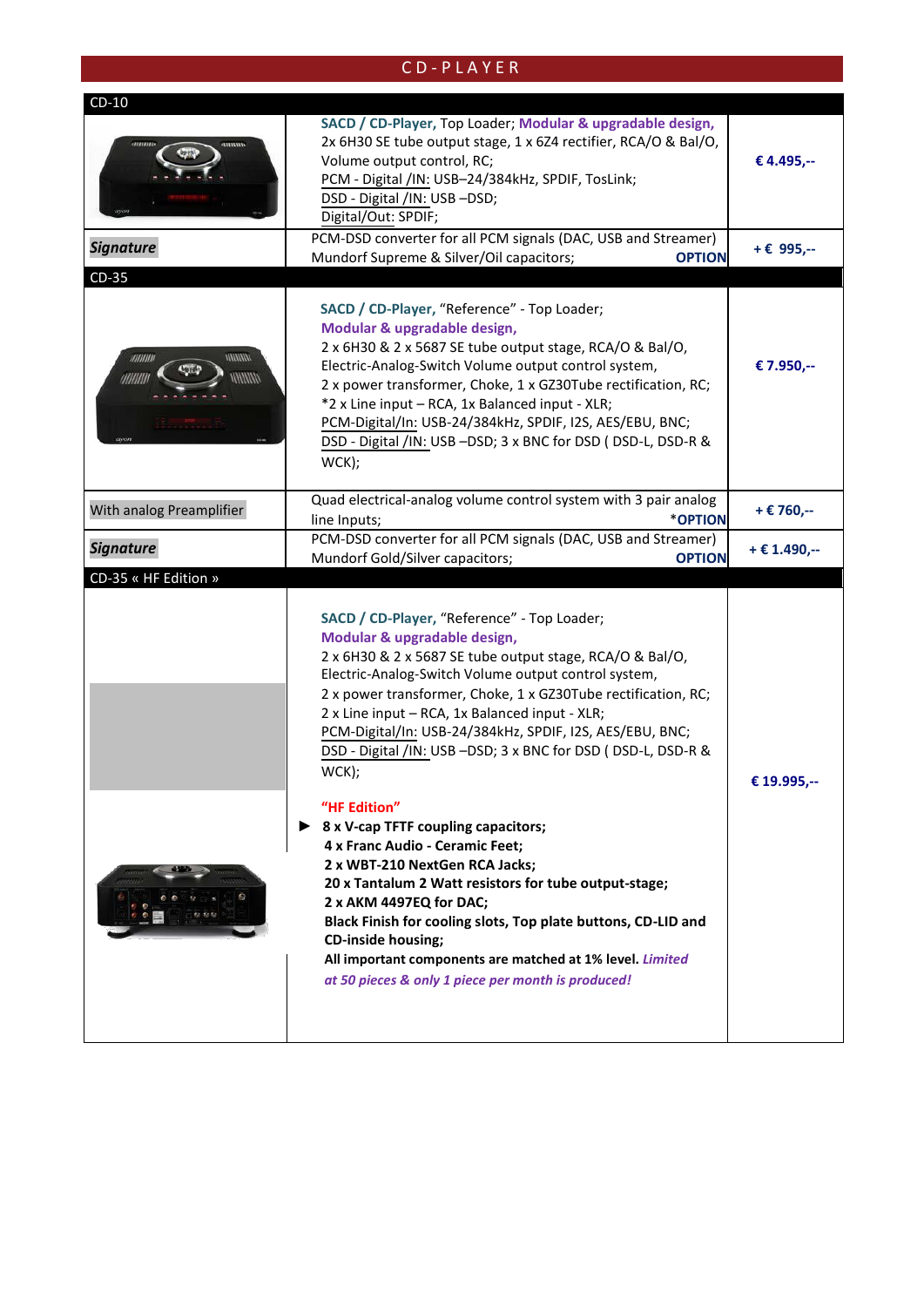# C D - T R A N S P O R T

| CD-TII    |                                                                                                                                                                                                                                                                                                                            |             |
|-----------|----------------------------------------------------------------------------------------------------------------------------------------------------------------------------------------------------------------------------------------------------------------------------------------------------------------------------|-------------|
| <br>      | CD-Transport, "Reference" - Top Loader;<br>2 x 6H14 tube buffer for digital output - switchable,<br>2x power transformer, Word Sync In, RC;<br>PCM-Digital/ Tube-Out: SPDIF, AES/EBU, BNC,<br>PCM-Digital/Transistor Out: I2S, SPDIF, AES/EBU, BNC, TosLink;<br>*DSD - Digital /Out: 3 x BNC for DSD (DSD-L, DSD-R & WCK); | € 5.995,--  |
| Signature | * PCM-DSD converter for CD-PCM signals;<br><b>OPTION</b><br>Second 6H14 tube activated                                                                                                                                                                                                                                     | $+E$ 995.-- |

# COMBO OFFERING

# CD-T II Signature & SIGMA/STEALTH/STRATOS

| 20 D-T TI SIRIIQUE & SIGNIA/STEALTH/STINATOS |                                                                                                                                                                                                                                                                                                                           |                                          |
|----------------------------------------------|---------------------------------------------------------------------------------------------------------------------------------------------------------------------------------------------------------------------------------------------------------------------------------------------------------------------------|------------------------------------------|
| <br>                                         | CD-Transport, "Reference" - Top Loader;<br>2 x 6H14 tube buffer for digital output - switchable,<br>2x power transformer, Word Sync In, RC;<br>PCM-Digital/Tube-Out: SPDIF, AES/EBU, BNC,<br>PCM-Digital/Transistor Out: I2S, SPDIF, AES/EBU, BNC, TosLink;<br>*DSD - Digital /Out: 3 x BNC for DSD (DSD-L, DSD-R & WCK); | <b>Set Prices</b>                        |
|                                              | * PCM-DSD converter for CD-PCM signals;                                                                                                                                                                                                                                                                                   | <b>NEW</b>                               |
|                                              | Second 6H14 tube activated<br>With D/A - Converter: Sigma<br>With D/A -Converter: Stealth<br><b>With D/A -Converter: Stratos</b>                                                                                                                                                                                          | € 9.380.--<br>€ 12.250,--<br>€ 14.950,-- |

## D I G I T A L / A N A L O G - C O V E R T E R ( D A C )

| <b>SIGMA</b>                                                         |                                                                                                                                                                                                                                                                                                                                                                       |            |
|----------------------------------------------------------------------|-----------------------------------------------------------------------------------------------------------------------------------------------------------------------------------------------------------------------------------------------------------------------------------------------------------------------------------------------------------------------|------------|
| <br><b>STEALTH</b>                                                   | D/A -Converter<br>2 x 6H30 SE tube output stage, 1 x 6Z4 tube rectifier, RCA/O &<br>Bal/O, 24/192kHz up-sampling, Volume output control, RC;<br>PCM - Digital /IN: USB-24/192kHz, SPDIF, BNC, AES/EBU,<br>I2S, TosLink,<br>DSD - Digital /IN: USB -DSD, I2S/DoP, 3 x BNC for DSD (DSD-L,<br>DSD-R & WCK);                                                             | € 3.995,-- |
| mmm<br><b>MININA</b><br><b>MINITIO</b><br><b>MININIII</b><br>Ψ       | D/A -Converter<br>4 x 6H30 PSE tube output stage, 4 x 6Z4 tube rectifier, RCA/O<br>& Bal/O, 2 x Line /IN, 1 x Tape out, 24/192kHz up-sampling,<br>Electric-Analog-Switch Volume output control, RC;<br>PCM - Digital /IN: USB-24/192kHz, SPDIF, BNC, AES/EBU,<br>I2S, TosLink,<br>DSD - Digital /IN: USB -DSD, I2S/DoP, 3 x BNC for DSD (DSD-L,<br>DSD-R & WCK);      | € 6.995,-- |
| <b>STRATOS</b>                                                       |                                                                                                                                                                                                                                                                                                                                                                       |            |
| <b>MINING</b><br><b>MINING</b><br><b>MIIIIIII</b><br><b>MININIII</b> | D/A -Converter<br>4 x 6H30 PSE tube output stage, 4 x 6Z4 tube rectifier, RCA/O<br>& Bal/O, 3 x Line /IN, 1 x Tape out, 24/192kHz up-sampling,<br>Dual Electric-Analog-Switch Volume output control, RC;<br>PCM - Digital /IN: USB-24/192kHz, SPDIF, BNC, AES/EBU, I2S,<br>TosLink.<br>DSD - Digital /IN: USB -DSD, I2S/DoP, 3 x BNC for DSD (DSD-L,<br>DSD-R & WCK); | € 9.950,-- |